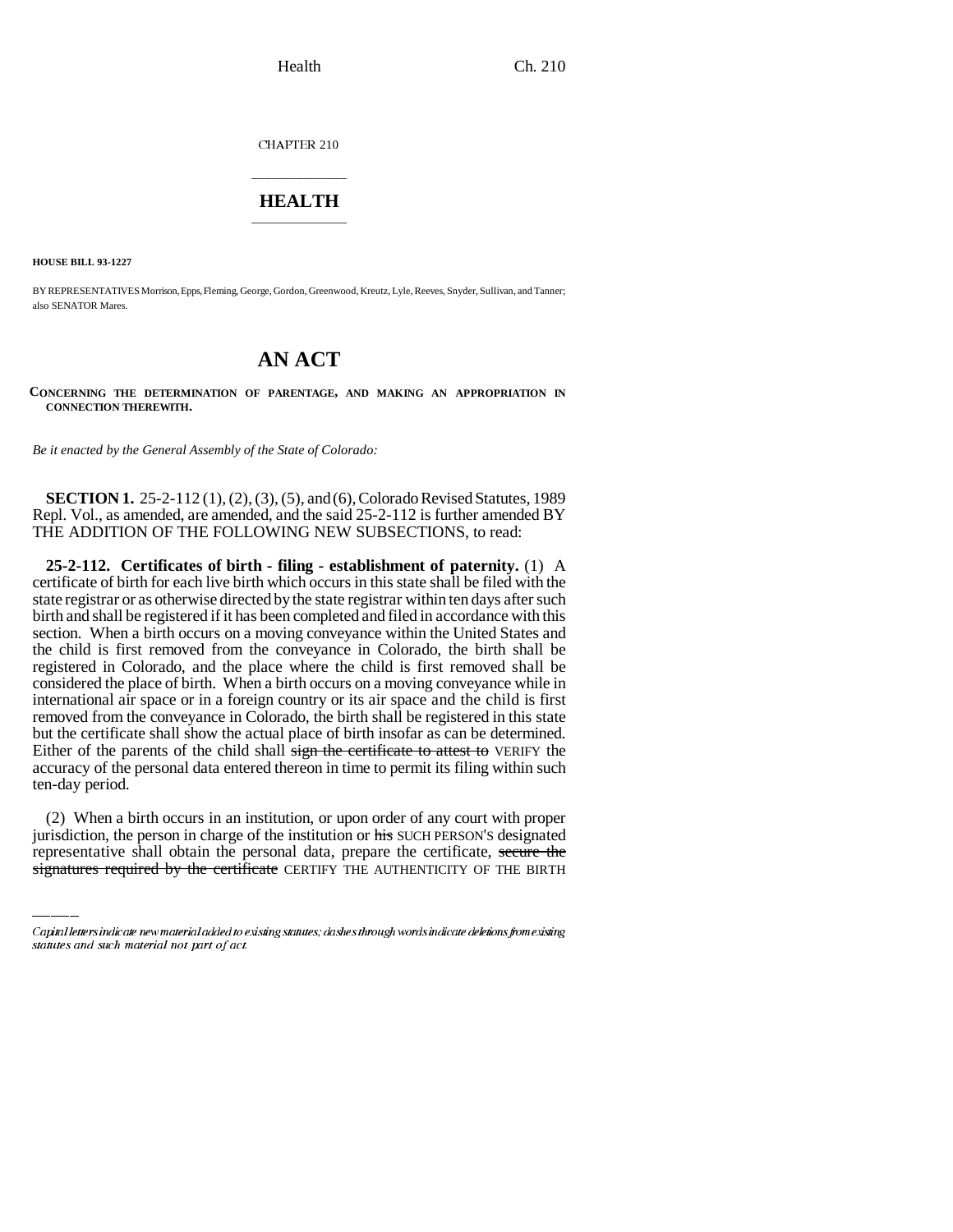REGISTRATION EITHER BY SIGNATURE OR BY AN APPROVED ELECTRONIC PROCESS, and file it with the state registrar or as otherwise directed by the state registrar within the required ten days; the physician in attendance shall provide the medical information required by the certificate within five days after the birth. When the birth occurs outside an institution, the certificate shall be prepared and filed by the physician in attendance at or immediately after birth, or in the absence of such a physician by any person witnessing the birth, or in the absence of any such witness by the father or mother, or in the absence of the father and the inability of the mother by the person in charge of the premises where the birth occurred. The person who completes and files the certificate shall also be responsible for obtaining the social security account numbers of the parents and delivering those numbers to the state registrar along with the certificate.

(2.7) FOR THE PURPOSES OF A BIRTH REGISTRATION, THE MOTHER IS DEEMED TO BE THE WOMAN WHO HAS GIVEN BIRTH TO THE CHILD, UNLESS OTHERWISE PROVIDED BY LAW OR DETERMINED BY A COURT OF COMPETENT JURISDICTION PRIOR TO THE FILING OF THE BIRTH CERTIFICATE. THE INFORMATION ABOUT THE FATHER SHALL BE ENTERED AS PROVIDED IN SUBSECTION (3) OF THIS SECTION.

(3) (a) If the mother was married either at the time of conception or birth, the name of the husband shall be entered on the certificate as the father of the child unless:

(I) Paternity has been determined otherwise by a court of competent jurisdiction, in which case the name of the father as so determined shall be entered; OR

(II) THE MOTHER AND THE MOTHER'S HUSBAND EXECUTE JOINT OR SEPARATE AFFIDAVITS REFLECTING THE MOTHER'S AND THE HUSBAND'S SIGNATURES INDIVIDUALLY NOTARIZED AND ATTESTING THAT THE HUSBAND IS NOT THE FATHER OF THE CHILD, IN WHICH CASE, INFORMATION ABOUT THE FATHER SHALL BE OMITTED FROM THE CERTIFICATE; OR

(III) THE MOTHER EXECUTES AN AFFIDAVIT ATTESTING THAT THE HUSBAND IS NOT THE FATHER AND THAT THE PUTATIVE FATHER IS THE FATHER, THE PUTATIVE FATHER EXECUTES AN AFFIDAVIT ATTESTING THAT HE IS THE FATHER, AND THE HUSBAND EXECUTES AN AFFIDAVIT ATTESTING THAT HE IS NOT THE FATHER. SUCH AFFIDAVITS MAY BE JOINT OR INDIVIDUAL OR A COMBINATION THEREOF, AND EACH SIGNATURE SHALL BE INDIVIDUALLY NOTARIZED. IN SUCH EVENT, THE PUTATIVE FATHER SHALL BE SHOWN AS THE FATHER ON THE CERTIFICATE.

(b) If the mother was not married at the time of conception or birth, the name of the father shall be entered if, but only if, the mother and the person to be named as the father so request in writing on a form prescribed and furnished by the state registrar or if paternity has been determined by a court of competent jurisdiction, in which case the name of the father as so determined shall be entered.

(3.5) UPON THE BIRTH OF A CHILD TO AN UNMARRIED WOMAN IN AN INSTITUTION, THE PERSON IN CHARGE OF THE INSTITUTION OR THAT PERSON'S DESIGNATED REPRESENTATIVE SHALL PROVIDE AN OPPORTUNITY FOR THE CHILD'S MOTHER AND NATURAL FATHER TO COMPLETE AN AFFIDAVIT ACKNOWLEDGING PATERNITY ON THE FORM PRESCRIBED AND FURNISHED BY THE STATE REGISTRAR.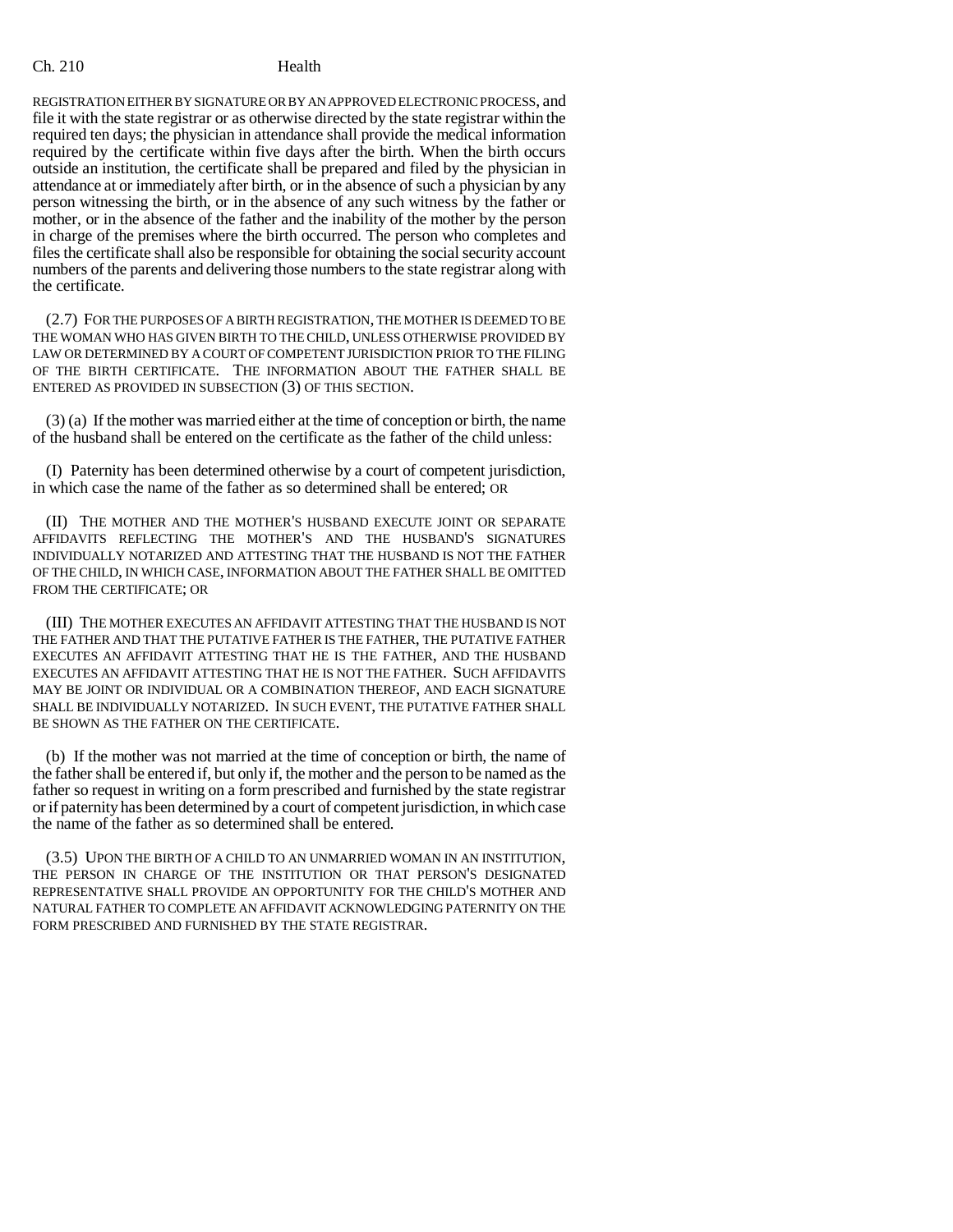(5) Each parent shall furnish the social security account number or numbers, if the parent has more than one such number, issued to that parent, and the other parent's social security account number, if known, at the time of the child's birth to the person authorized under this section to obtain them for the state registrar, unless the state, in accordance with federal regulations, finds good cause for not requiring the parent to furnish the number to the state.

(6) The department shall make social security account numbers furnished under this section available to the state agency responsible for enforcing child support under Title IV of the federal "Social Security Act" upon request of that agency. These numbers shall not be recorded on the birth certificate and may not be used for any purpose other than for the establishment and enforcement of child support orders.

**SECTION 2.** Part 1 of article 2 of title 25, Colorado Revised Statutes, 1989 Repl. Vol., as amended, is amended BY THE ADDITION OF A NEW SECTION to read:

**25-2-112.5. Social security account numbers - affidavits acknowledging paternity - to be furnished.** (1) REGARDLESS OF THE MARITAL STATUS OF THE MOTHER, EACH PARENT SHALL FURNISH THE SOCIAL SECURITY ACCOUNT NUMBER OR NUMBERS, IF THE PARENT HAS MORE THAN ONE SUCH NUMBER, ISSUED TO THAT PARENT, AND THE OTHER PARENT'S SOCIAL SECURITY ACCOUNT NUMBER, IF KNOWN, AT THE TIME OF THE CHILD'S BIRTH TO THE PERSON AUTHORIZED UNDER SECTION 25-2-112 TO OBTAIN THEM FOR THE STATE REGISTRAR, UNLESS THE STATE, IN ACCORDANCE WITH FEDERAL REGULATIONS, FINDS GOOD CAUSE FOR NOT REQUIRING THE PARENT TO FURNISH SUCH NUMBERS TO THE STATE.

(2) THE DEPARTMENT OF HEALTH SHALL MAKE THE BIRTH CERTIFICATE, THE MOTHER'S AND FATHER'S SOCIAL SECURITY ACCOUNT NUMBERS, AND THE NOTARIZED AFFIDAVITS ACKNOWLEDGING PATERNITY FURNISHED UNDER THIS SECTION AND SECTION 25-2-112, AVAILABLE TO THE STATE AGENCY RESPONSIBLE FOR ENFORCING CHILD SUPPORT UNDER TITLE IV-D OF THE FEDERAL "SOCIAL SECURITY ACT" UPON REQUEST OF THAT AGENCY. THE SOCIAL SECURITY ACCOUNT NUMBERS SHALL NOT BE RECORDED ON THE BIRTH CERTIFICATE AND MAY NOT BE USED FOR ANY PURPOSE OTHER THAN FOR THE ESTABLISHMENT AND ENFORCEMENT OF CHILD SUPPORT ORDERS.

**SECTION 3.** 19-4-110, Colorado Revised Statutes, 1986 Repl. Vol., as amended, is amended to read:

**19-4-110. Parties.** The child shall MAY be made a party to the action. If he THE CHILD is a minor, the court may appoint a guardian ad litem. The child's mother or father may not represent the child as guardian or otherwise. The natural mother, each man presumed to be the father under section 19-4-105, and each man alleged to be the natural father shall be made parties or, if not subject to the jurisdiction of the court, shall be given notice of the action in a manner prescribed by the court and an opportunity to be heard. The court may align the parties.

**SECTION 4. Appropriation.** In addition to any other appropriation, there is hereby appropriated, to the department of health for allocation to the division of vital statistics and records, for the fiscal year beginning July 1, 1993, the sum of one thousand seven hundred twenty-six dollars (\$1,726), or so much thereof as may be